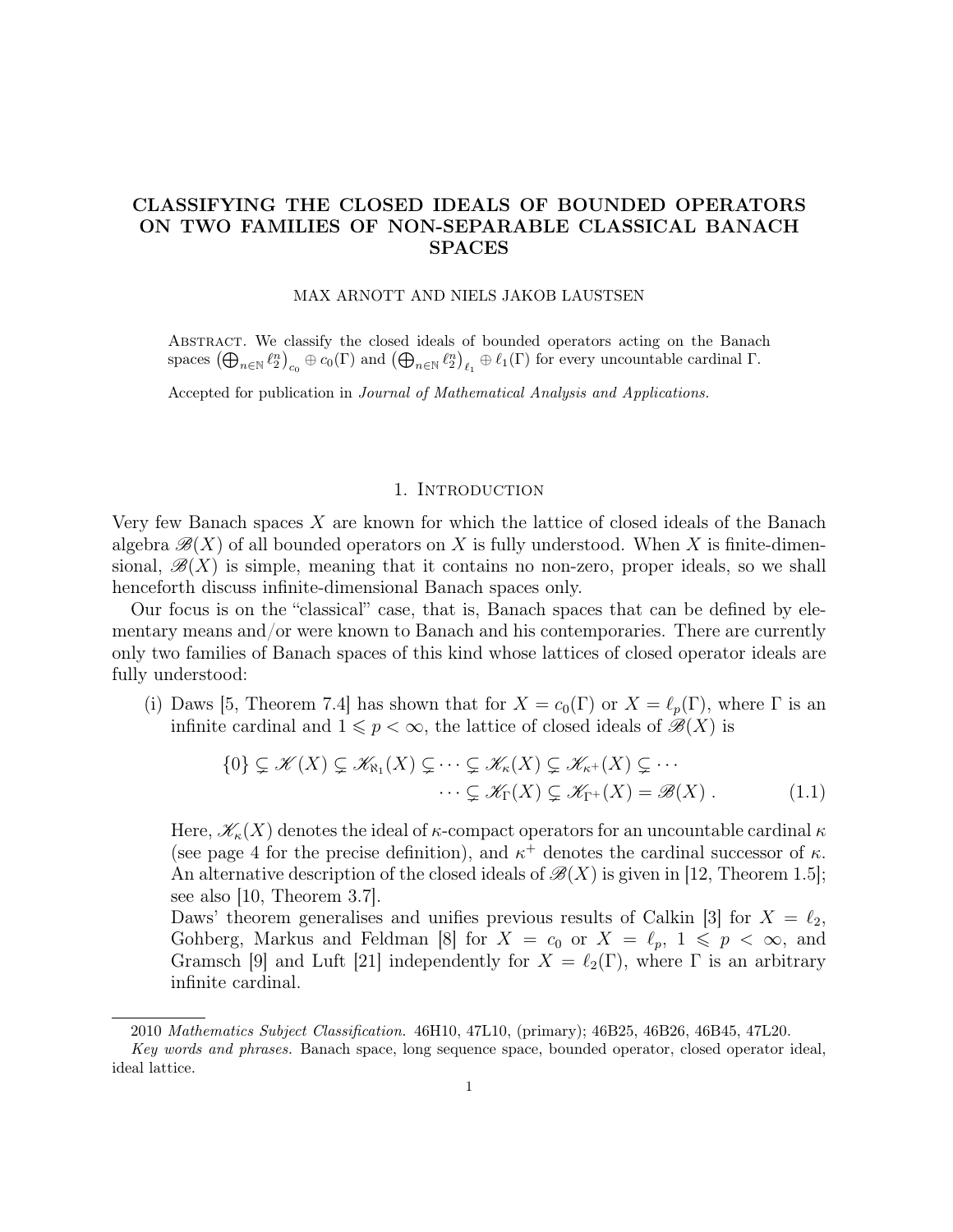(ii) Let  $E = (\bigoplus_{n \in \mathbb{N}} \ell_2^n)_{D}$  for  $D = c_0$  or  $D = \ell_1$ . Then it was shown in [\[19\]](#page-9-7) and [\[20\]](#page-9-8), respectively, that the lattice of closed ideals of  $\mathcal{B}(E)$  is

<span id="page-1-1"></span>
$$
\{0\} \subsetneq \mathscr{K}(E) \subsetneq \overline{\mathscr{G}_D}(E) \subsetneq \mathscr{B}(E) ,
$$
\n
$$
(1.2)
$$

where  $\overline{\mathscr{G}_D}(E)$  denotes the closure of the ideal of operators on E that factor through the space D.

We shall combine the above results to obtain two new "hybrid" families of Banach spaces, namely  $(\bigoplus_{n\in\mathbb{N}}\ell_2^n)_{c_0}\oplus c_0(\Gamma)$  and its dual space  $(\bigoplus_{n\in\mathbb{N}}\ell_2^n)_{\ell_1}\oplus\ell_1(\Gamma)$ , for any uncountable cardinal Γ, whose closed ideals of operators we classify. The precise statement is as follows.

<span id="page-1-0"></span>**Theorem 1.1.** Let  $(D, D_{\Gamma}) = (c_0, c_0(\Gamma))$  or  $(D, D_{\Gamma}) = (\ell_1, \ell_1(\Gamma))$  for an uncountable cardinal  $\Gamma$ , and set  $E = (\bigoplus_{n \in \mathbb{N}} \ell_2^n)_D$  and  $X = E \oplus D_{\Gamma}$ . Then the lattice of closed ideals of  $\mathscr{B}(X)$  is



where

<span id="page-1-2"></span>
$$
\mathscr{J}_{\kappa}(X) = \left\{ \begin{pmatrix} T_{1,1} & T_{1,2} \\ T_{2,1} & T_{2,2} \end{pmatrix} \in \mathscr{B}(X) : T_{1,1} \in \overline{\mathscr{G}_D}(E), T_{1,2} \in \mathscr{B}(D_{\Gamma}, E),
$$
  

$$
T_{2,1} \in \mathscr{B}(E, D_{\Gamma}), T_{2,2} \in \mathscr{K}_{\kappa}(D_{\Gamma}) \right\}
$$
(1.3)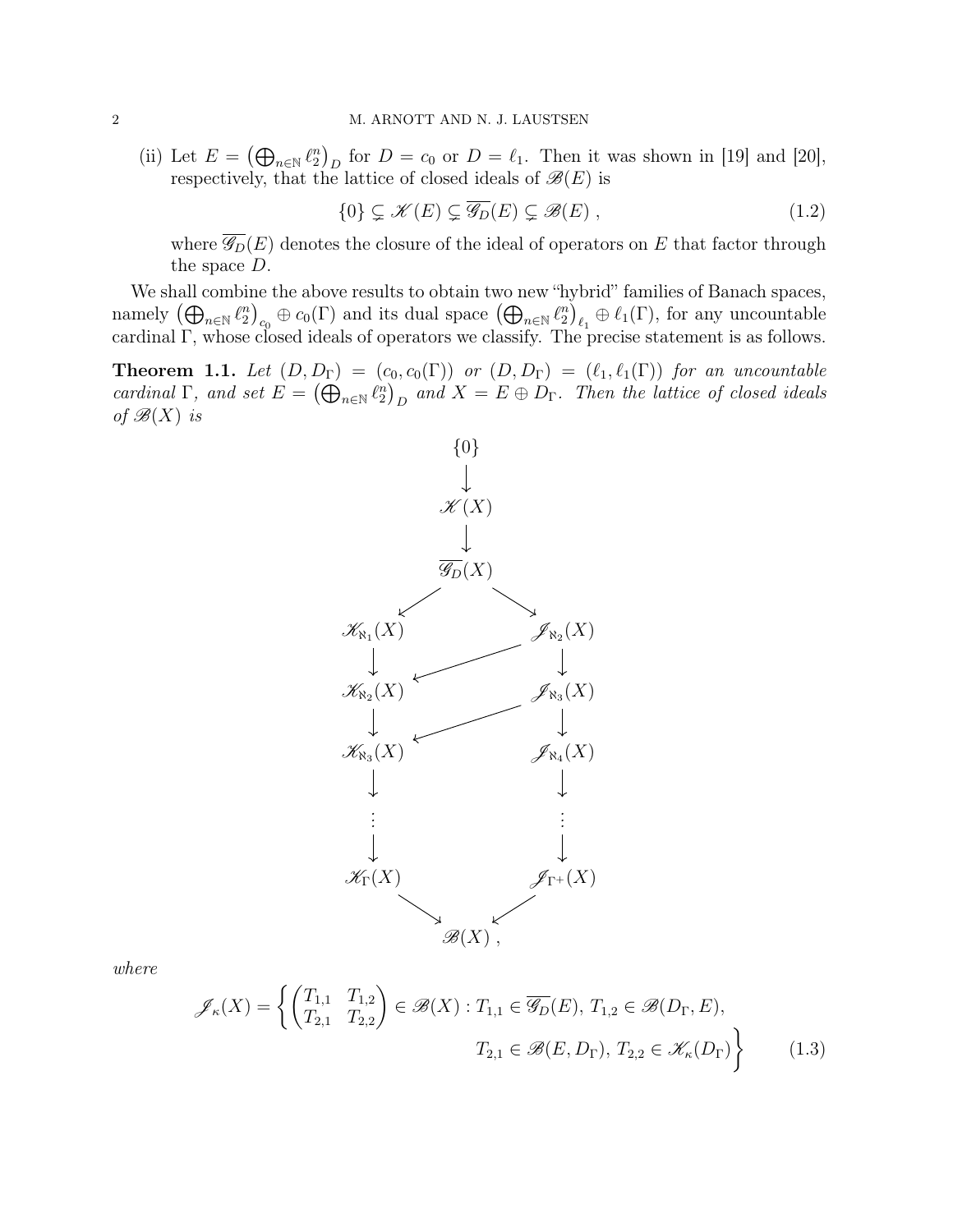for each cardinal  $\aleph_2 \leqslant \kappa \leqslant \Gamma^+$ , where an arrow from an ideal  $\mathscr I$  pointing to an ideal  $\mathscr J$  denotes that  $\mathscr{I} \subsetneq \mathscr{I}$  and there are no closed ideals of  $\mathscr{B}(X)$  strictly contained in between  $\mathscr{I}$ and  $\mathscr{J}$ .

Remark 1.2. In addition to the "classical" Banach spaces listed above, there are a number of "exotic", or purpose-built, Banach spaces whose closed ideals of operators can be classified. They occur in two classes:

- The first class contains the famous Banach space of Argyros and Haydon [\[1\]](#page-9-9) solving the scalar-plus-compact problem, as well as several variants and descendants of it obtained in [\[26,](#page-10-0) [22,](#page-9-10) [16\]](#page-9-11).
- The other class consists of the Banach space  $C(K)$  of continuous, scalar-valued functions defined on Koszmider's Mrówka space  $K$ , as shown in [\[15,](#page-9-12) Theorem 5.5]. Koszmider's original construction of  $K$  in [\[17\]](#page-9-13) assumed the Continuum Hypothesis. A construction within ZFC is given in [\[18\]](#page-9-14).

A possible explanation for the scarcity of Banach spaces X whose closed ideals of operators have been classified, especially among classical spaces, is that recent research has shown that in many cases  $\mathscr{B}(X)$  has 2<sup>c</sup> closed ideals, where c denotes the cardinality of the continuum. Note that this is the largest possible number of closed ideals for separable X. Spaces for which  $\mathscr{B}(X)$  has 2<sup>c</sup> closed ideals include  $X = L_p[0,1]$  for  $p \in (1,\infty) \setminus \{2\}$ (see [\[14\]](#page-9-15)),  $X = \ell_p \oplus \ell_q$  for  $1 \leq p < q \leq \infty$  with  $(p, q) \neq (1, \infty)$  and  $X = \ell_p \oplus c_0$  for  $1 < p < \infty$  (see [\[6,](#page-9-16) [7\]](#page-9-17)).

For several other spaces X, it is known that  $\mathscr{B}(X)$  contains at least continuum many closed ideals. This includes  $X = L_1[0, 1], X = C[0, 1]$  and  $X = L_\infty[0, 1]$  (see [\[13\]](#page-9-18); note that these results also cover  $X = \ell_{\infty}$  because  $\ell_{\infty}$  and  $L_{\infty}[0, 1]$  are isomorphic as Banach spaces by [\[23\]](#page-9-19)), as well as the Tsirelson space and the Schreier space of order  $n \in \mathbb{N}$  (see [\[2\]](#page-9-20)). For  $X = \ell_1 \oplus \ell_0$ , the best known result is that  $\mathscr{B}(X)$  has at least uncountably many closed ideals (see [\[25\]](#page-9-21)).

## 2. Preliminaries

Below we explain this paper's most important notation, which is mostly standard. All of our results are valid for both real and complex Banach spaces; we write K for the scalar field. By an operator we always mean a bounded and linear map between normed spaces.

**Operator ideals.** Following Pietsch [\[24\]](#page-9-22), an *operator ideal* is an assignment  $\mathscr I$  which designates to each pair  $(X, Y)$  of Banach spaces a subspace  $\mathcal{I}(X, Y)$  of the Banach space  $\mathcal{B}(X, Y)$  of operators from X to Y such that:

- (i) there exists a pair  $(X, Y)$  of Banach spaces for which  $\mathscr{I}(X, Y) \neq \{0\};$
- <span id="page-2-0"></span>(ii) for any quadruple  $(W, X, Y, Z)$  of Banach spaces and any operators  $S \in \mathcal{B}(W, X)$ ,  $T \in \mathcal{I}(X, Y), U \in \mathcal{B}(Y, Z),$  we have that  $UTS \in \mathcal{I}(W, Z)$ .

As usual, we write  $\mathscr{I}(X)$  to abbreviate  $\mathscr{I}(X,X)$ . For any operator ideal  $\mathscr{I}$ , the map  $\overline{\mathscr{I}}$ sending a pair of Banach spaces  $(X, Y)$  to the norm closure of  $\mathscr{I}(X, Y)$  in  $\mathscr{B}(X, Y)$  is also an operator ideal. If  $\mathscr{I} = \overline{\mathscr{I}}$ , then we call  $\mathscr{I}$  a closed operator ideal.

We shall consider the following three operator ideals: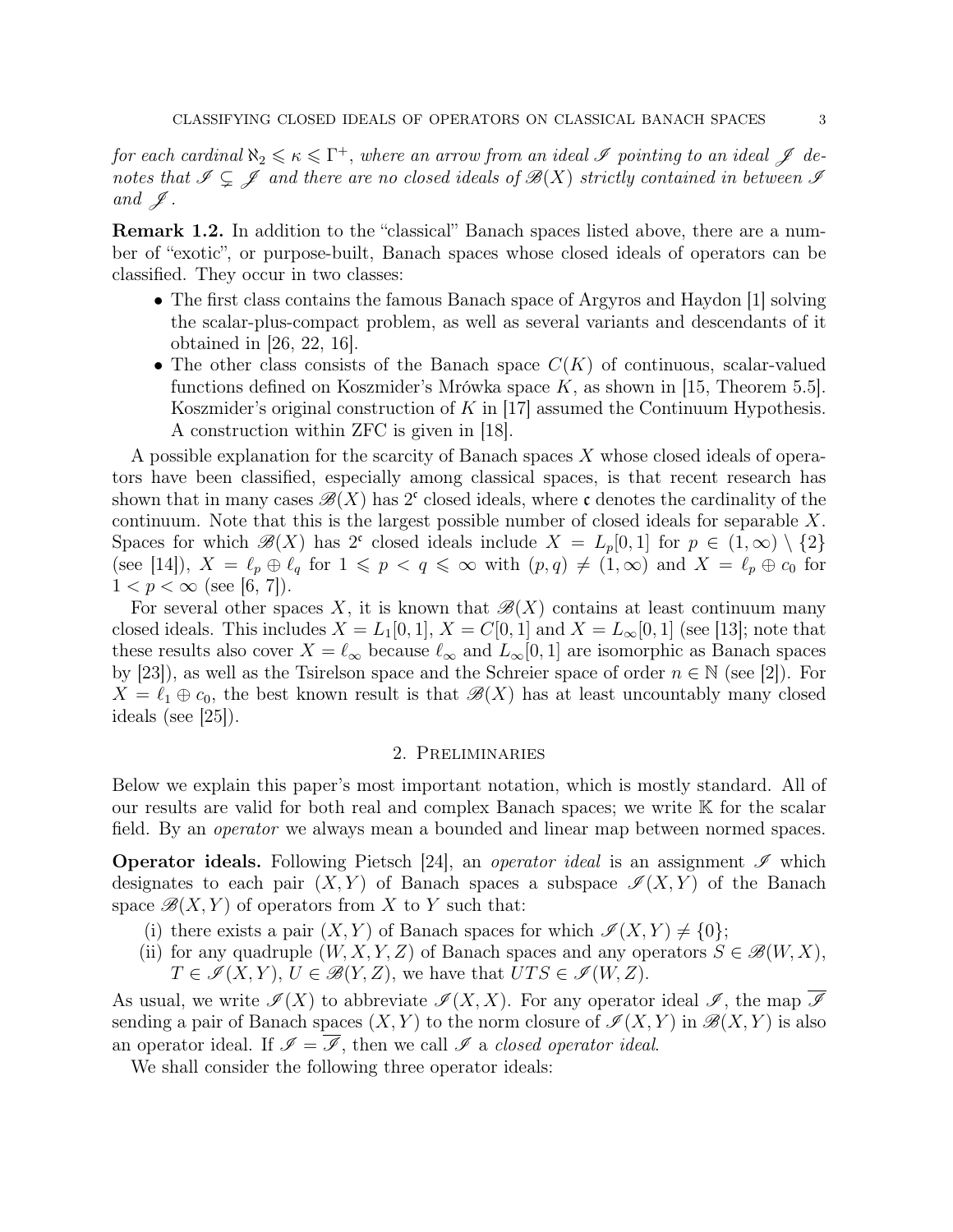$\mathscr K$ , the ideal of *compact operators*.

- $\mathscr{K}_{\kappa}$ , the ideal of  $\kappa$ -compact operators, defined for any infinite cardinal  $\kappa$ .
	- The precise definition is as follows. An operator  $T \in \mathcal{B}(X,Y)$  is  $\kappa$ -compact if, for each  $\epsilon > 0$ , the closed unit ball  $B_X$  of X contains a subset  $X_{\epsilon}$  with  $|X_{\epsilon}| < \kappa$  such that

$$
\inf\{\|T(x-y)\|: y \in X_{\epsilon}\} \leqslant \epsilon
$$

for every  $x \in B_X$ . Writing  $\mathscr{K}_{\kappa}(X, Y)$  for the set of  $\kappa$ -compact operators from X to Y, we obtain a closed operator ideal  $\mathscr{K}_{\kappa}$ .

Notice that  $\mathscr{K}_{N_0}(X,Y) = \mathscr{K}(X,Y)$ , so the notion of  $\kappa$ -compactness is indeed a generalisation of compactness.

- $\mathscr{G}_D$ , the ideal of operators factoring through a certain Banach space D.
	- Here, we say that an operator  $T \in \mathcal{B}(X, Y)$  factors through D if there are operators  $U: X \to D$  and  $V: D \to Y$  such that  $T = VU$ , and we write  $\mathscr{G}_D(X, Y)$  for the set of operators factoring through D. This defines an operator ideal  $\mathscr{G}_D$  provided that D contains a complemented subspace isomorphic to  $D \oplus D$ , which is true in the cases that we shall consider, namely  $D = c_0$  and  $D = \ell_p$  for some  $p \in [1,\infty)$ .

Operators on the direct sum of a pair of Banach spaces. Let  $X_1$  and  $X_2$  be Banach spaces, and endow their direct sum  $X_1 \oplus X_2$  with any norm satisfying

$$
\max\{\|x_1\|, \|x_2\|\} \le \| (x_1, x_2)\| \le \|x_1\| + \|x_2\| \qquad (x_1 \in X_1, x_2 \in X_2) .
$$

For  $i \in \{1,2\}$ , we write  $Q_i: X_1 \oplus X_2 \to X_i$  and  $J_i: X_i \to X_1 \oplus X_2$  for the  $i^{\text{th}}$  coordinate projection and embedding, respectively. For  $T \in \mathcal{B}(X_1 \oplus X_2)$  and  $i, j \in \{1, 2\}$ , set  $T_{i,j} = Q_i T J_j \in \mathscr{B}(X_j, X_i)$ . Then we have

<span id="page-3-1"></span>
$$
T = \sum_{i,j=1}^{2} J_i T_{i,j} Q_j . \qquad (2.1)
$$

.

It follows that, for any operator ideal  $\mathscr{I}$ ,

<span id="page-3-0"></span>
$$
T \in \mathscr{I}(X_1 \oplus X_2) \quad \iff \quad T_{i,j} \in \mathscr{I}(X_j, X_i) \text{ for } i, j \in \{1, 2\} \,.
$$
 (2.2)

We shall identify the operator  $T \in \mathcal{B}(X_1 \oplus X_2)$  with the matrix

$$
T = \begin{pmatrix} T_{1,1} & T_{1,2} \\ T_{2,1} & T_{2,2} \end{pmatrix} .
$$

Then the action of T on an element  $(x_1, x_2) \in X_1 \oplus X_2$  is given by

$$
\begin{pmatrix} T_{1,1} & T_{1,2} \\ T_{2,1} & T_{2,2} \end{pmatrix} \begin{pmatrix} x_1 \\ x_2 \end{pmatrix} = \begin{pmatrix} T_{1,1}x_1 + T_{1,2}x_2 \\ T_{2,1}x_1 + T_{2,2}x_2 \end{pmatrix}
$$

Composition of operators is given by matrix multiplication, addition is entrywise, and the operator norm satisfies

<span id="page-3-2"></span>
$$
\max_{i,j \in \{1,2\}} \|T_{i,j}\| \le \|T\| \le \sum_{i,j=1}^2 \|T_{i,j}\|.
$$
\n(2.3)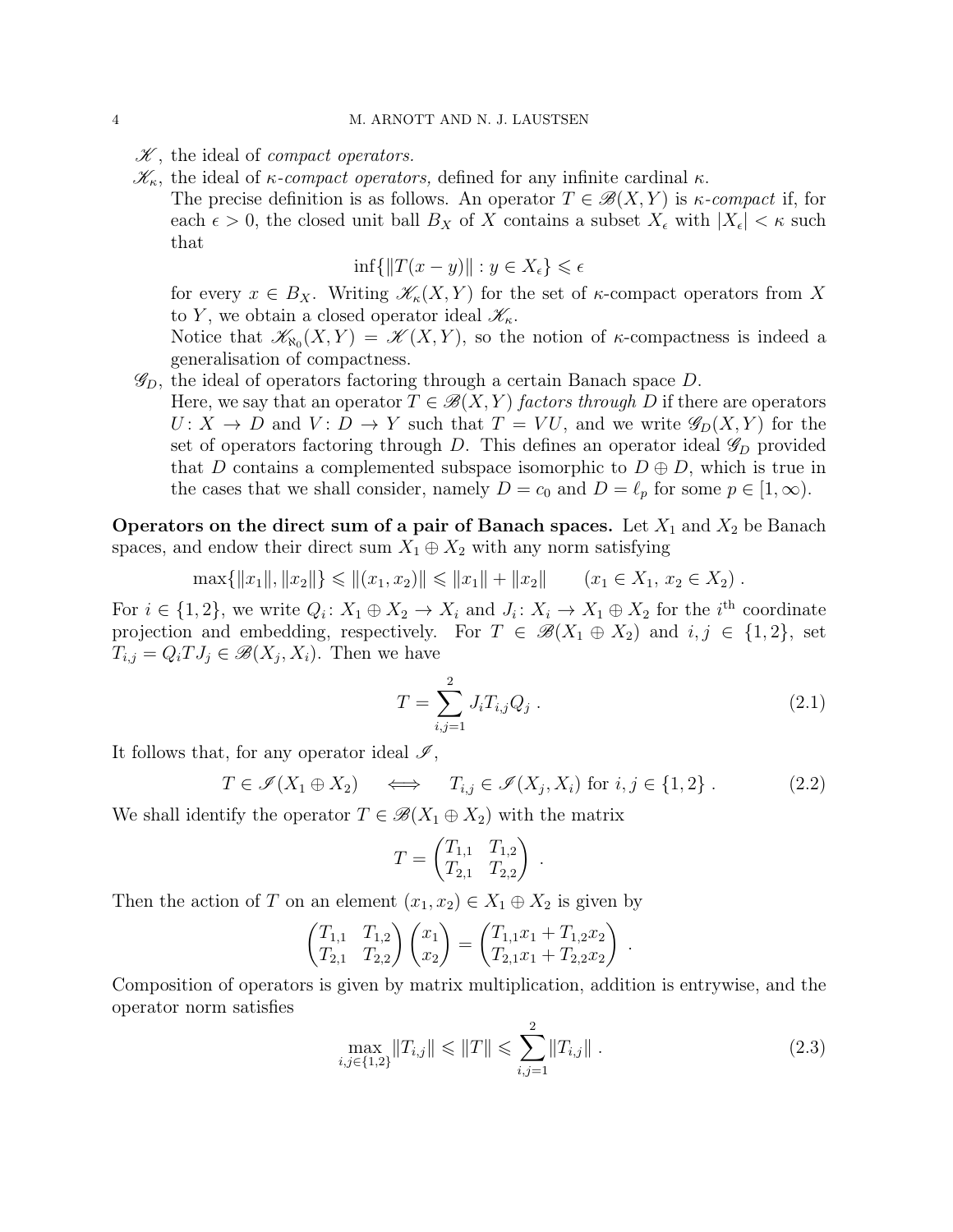For a subset  $\mathscr{I}$  of  $\mathscr{B}(X_1 \oplus X_2)$  and  $i, j \in \{1, 2\}$ , we define the  $(i, j)$ <sup>th</sup> quadrant of  $\mathscr{I}$  by

<span id="page-4-0"></span>
$$
\mathscr{I}_{i,j} = \{Q_i T J_j : T \in \mathscr{I}\} \subseteq \mathscr{B}(X_j, X_i) .
$$
\n(2.4)

On the other hand, given subsets  $\mathscr{I}_{i,j}$  of  $\mathscr{B}(X_j,X_i)$  for  $i,j \in \{1,2\}$ , we define

<span id="page-4-1"></span>
$$
\begin{pmatrix} \mathcal{I}_{1,1} & \mathcal{I}_{1,2} \\ \mathcal{I}_{2,1} & \mathcal{I}_{2,2} \end{pmatrix} = \left\{ \begin{pmatrix} T_{1,1} & T_{1,2} \\ T_{2,1} & T_{2,2} \end{pmatrix} : T_{i,j} \in \mathcal{I}_{i,j} \ (i,j \in \{1,2\}) \right\} \subseteq \mathscr{B}(X_1 \oplus X_2) \ . \tag{2.5}
$$

The first part of the following lemma can be seen as a generalisation of [\(2.2\)](#page-3-0) to the case where the ideal  $\mathscr I$  does not come from an operator ideal. It says that if we decompose  $\mathscr I$ into its quadrants according to  $(2.4)$  and then reassemble the quadrants according to  $(2.5)$ , we obtain  $\mathscr{I}$ .

<span id="page-4-3"></span>**Lemma 2.1.** Let  $\mathscr I$  be an ideal of  $\mathscr B(X_1 \oplus X_2)$  for some Banach spaces  $X_1$  and  $X_2$ . Then

<span id="page-4-2"></span>
$$
\mathscr{I} = \begin{pmatrix} \mathscr{I}_{1,1} & \mathscr{I}_{1,2} \\ \mathscr{I}_{2,1} & \mathscr{I}_{2,2} \end{pmatrix},\tag{2.6}
$$

and  $\mathscr{I}_{i,i}$  is an ideal of  $\mathscr{B}(X_i)$  for  $i \in \{1,2\}$ . Moreover,  $\mathscr{I}_{i,j}$  is closed in  $\mathscr{B}(X_j,X_i)$  for each  $i, j \in \{1, 2\}$  if and only if  $\mathscr{I}$  is closed in  $\mathscr{B}(X_1 \oplus X_2)$ .

*Proof.* The inclusion  $\subseteq$  in [\(2.6\)](#page-4-2) holds true by the definitions.

Conversely, suppose that  $T = (T_{i,j})_{i,j=1}^2$  with  $T_{i,j} \in \mathscr{I}_{i,j}$  for each  $i, j \in \{1,2\}$ , say  $T_{i,j} = Q_i S^{i,j} J_j$ , where  $S^{i,j} \in \mathscr{I}$ . Then, by [\(2.1\)](#page-3-1), we have

$$
T = \sum_{i,j=1}^{2} J_i T_{i,j} Q_j = \sum_{i,j=1}^{2} (J_i Q_i) S^{i,j} (J_j Q_j) \in \mathcal{I}
$$

because  $\mathscr I$  is an ideal of  $\mathscr B(X_1 \oplus X_2)$  and  $J_kQ_k \in \mathscr B(X_1 \oplus X_2)$  for  $k \in \{1,2\}$ .

Next, we verify that  $\mathscr{I}_{i,i}$  is an ideal of  $\mathscr{B}(X_i)$  for  $i \in \{1,2\}$ . It is clear that  $\mathscr{I}_{i,i}$  is a subspace. Suppose that  $S \in \mathscr{I}_{i,i}$  and  $T \in \mathscr{B}(X_i)$ , say  $S = U_{i,i}$ , where  $U \in \mathscr{I}$ . Then  $UJ_iTQ_i \in \mathscr{I}$  because  $\mathscr{I}$  is an ideal of  $\mathscr{B}(X_1 \oplus X_2)$  and  $J_iTQ_i \in \mathscr{B}(X_1 \oplus X_2)$ , and hence

$$
\mathscr{I}_{i,i} \ni (U J_i T Q_i)_{i,i} = Q_i U J_i T Q_i J_i = ST.
$$

The proof that  $TS \in \mathscr{I}_{i,i}$  is similar.

The final clause follows easily from [\(2.3\)](#page-3-2) and [\(2.6\)](#page-4-2).

**Long sequence spaces.** For a non-empty set  $\Gamma$  and  $p \in [1,\infty)$ , we consider the Banach spaces

$$
c_0(\Gamma) = \left\{ x \in \mathbb{K}^{\Gamma} : \{ \gamma \in \Gamma : |x(\gamma)| > \epsilon \} \text{ is finite for every } \epsilon > 0 \right\}
$$

and

$$
\ell_p(\Gamma) = \left\{ x \in \mathbb{K}^{\Gamma} : \sum_{\gamma \in \Gamma} |x(\gamma)|^p < \infty \right\}.
$$

The norm of  $c_0(\Gamma)$  is the supremum norm, and the norm of  $\ell_p(\Gamma)$  is  $||x|| = \left(\sum_{\gamma \in \Gamma} |x(\gamma)|^p\right)^{\frac{1}{p}}$ . As usual, we write  $c_0$  and  $\ell_p$  instead of  $c_0(\mathbb{N})$  and  $\ell_p(\mathbb{N})$ , respectively. For notational

$$
\qquad \qquad \Box
$$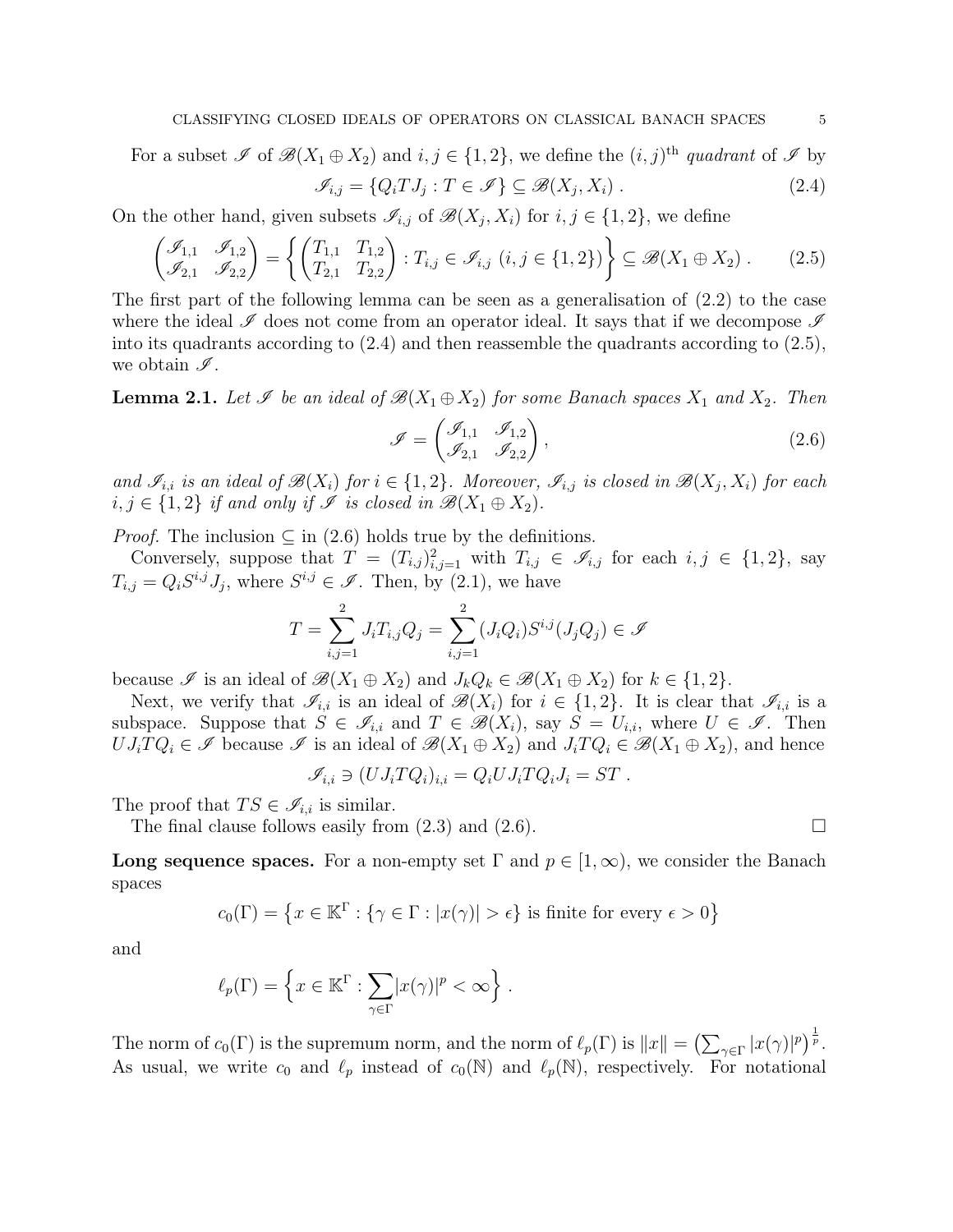convenience, we use the convention that  $D_{\Gamma}$  will denote either  $c_0(\Gamma)$  or  $\ell_p(\Gamma)$  for some  $p \in [1,\infty)$ , unless otherwise specified. Only the cardinality of the index set  $\Gamma$  matters, in the sense that  $D_{\Gamma}$  is isometrically isomorphic to  $D_{|\Gamma|}$ , and  $D_{\Gamma}$  is not isomorphic to  $D_{\Delta}$  for any index set  $\Delta$  of cardinality other than  $|\Gamma|$ .

The support of an element  $x \in D_{\Gamma}$  is supp $x = \{ \gamma \in \Gamma : x(\gamma) \neq 0 \}$ , which is always a countable set.

For  $\gamma \in \Gamma$ ,  $e_{\gamma} \in D_{\Gamma}$  denotes the element given by  $e_{\gamma}(\beta) = 1$  if  $\beta = \gamma$  and  $e_{\gamma}(\beta) = 0$ otherwise. The (transfinite) sequence  $(e_{\gamma})_{\gamma \in \Gamma}$  is the *(long) unit vector basis* for  $D_{\Gamma}$ . The only facts about it that we shall use are that  $(e_{\gamma})_{\gamma \in \Gamma}$  spans a dense subspace of  $D_{\Gamma}$ , and that the existence of such a basis implies that  $D_{\Gamma}$  has the approximation property.

For a subset  $\Delta$  of  $\Gamma$ ,  $P_{\Delta} \in \mathscr{B}(D_{\Gamma})$  denotes the *basis projection* given by  $(P_{\Delta}x)(\gamma) = x(\gamma)$ if  $\gamma \in \Delta$  and  $(P_{\Delta}x)(\gamma) = 0$  otherwise, for every  $x \in D_{\Gamma}$ .

## 3. The proof of Theorem [1.1](#page-1-0)

To aid the presentation, we split the proof of Theorem [1.1](#page-1-0) into a series of lemmas, some of which may essentially be known. However, to keep the the presentation as self-contained as possible, we include full proofs, except for references to the ideal classifications [\[5,](#page-9-0) [19\]](#page-9-7) that we will ultimately need anyway. The proof of Theorem [1.1](#page-1-0) itself requires results about the transfinite sequence spaces  $c_0(\Gamma)$  and  $\ell_1(\Gamma)$  only, not  $\ell_p(\Gamma)$  for  $1 < p < \infty$ . However, our first few results hold true also for the latter spaces and with identical proofs, so we give these more general results.

<span id="page-5-2"></span><span id="page-5-0"></span>**Lemma 3.1.** Let  $D_{\Gamma} = c_0(\Gamma)$  or  $D_{\Gamma} = \ell_p(\Gamma)$  for some  $p \in [1,\infty)$  and some set  $\Gamma \neq \emptyset$ .

- (i) Every separable subspace of  $D_{\Gamma}$  is contained in the image of the basis projection  $P_{\Delta}$ for some countable subset  $\Delta$  of  $\Gamma$ .
- <span id="page-5-1"></span>(ii) Suppose that  $D_{\Gamma} \neq \ell_1(\Gamma)$ . Then, for every Banach space E and every operator  $T: D_{\Gamma} \to E$  for which there exists an injective operator from the image of T into  $\ell_{\infty}$ , there is a countable subset  $\Delta$  of  $\Gamma$  such that  $T = TP_{\Delta}$ .

*Proof.* [\(i\).](#page-5-0) Every separable subspace E of  $D_{\Gamma}$  has the form  $E = \overline{W}$  for some countable subset W of  $D_{\Gamma}$ . Define  $\Delta = \bigcup_{w \in W} \text{supp } w$ , which is a countable union of countable sets and is thus countable. The continuity of the projection  $P_{\Delta}$  implies that  $x = P_{\Delta}x$  for every  $x \in E$ . Hence the image of  $P_{\Delta}$  contains E.

[\(ii\).](#page-5-1) Let  $U: T(D_{\Gamma}) \to \ell_{\infty}$  be an injective operator. Assume towards a contradiction that the set

$$
\Delta_{k,m}=\left\{\gamma\in\Gamma:|UTe_\gamma(m)|\geqslant\frac{1}{k}\right\}
$$

is infinite for some  $k, m \in \mathbb{N}$ , so that it contains an infinite sequence  $(\gamma_n)_{n \in \mathbb{N}}$  of distinct elements. For each  $n \in \mathbb{N}$ , take a scalar  $\sigma_n$  of modulus one such that  $\sigma_n \cdot (UTe_{\gamma_n})(m) \geq 1/k$ . Since  $D_{\Gamma} \neq \ell_1(\Gamma)$ , we have  $x = \sum_{n \in \mathbb{N}} \frac{\sigma_n}{n}$  $\frac{\sigma_n}{n}e_{\gamma_n} \in D_\Gamma$ , but

$$
(UTx)(m) = \sum_{n \in \mathbb{N}} \frac{\sigma_n}{n} (UTe_{\gamma_n})(m) \geqslant \frac{1}{k} \sum_{n \in \mathbb{N}} \frac{1}{n} = \infty,
$$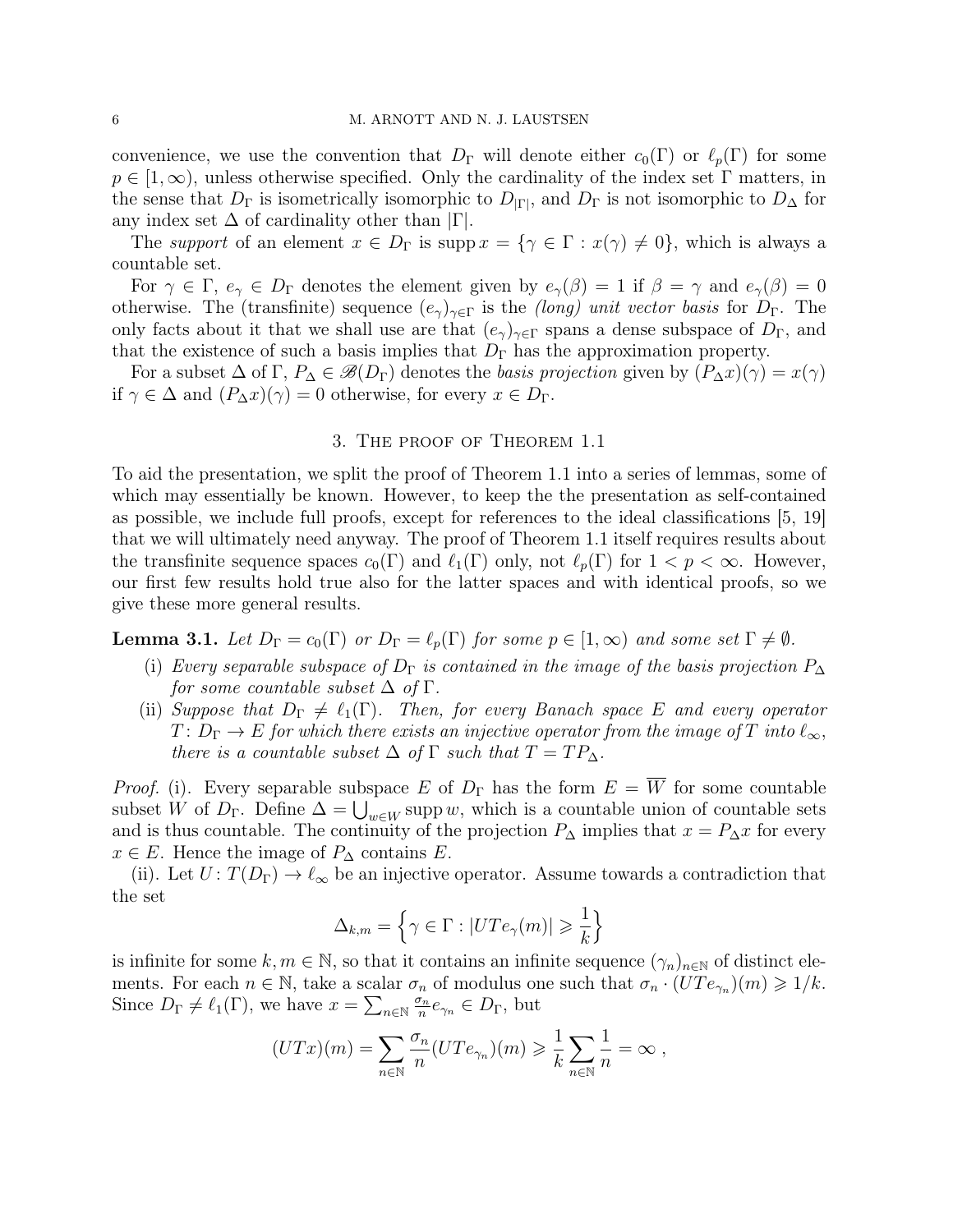a contradiction. Hence  $\Delta_{k,m}$  is finite for each  $k, m \in \mathbb{N}$ , so the union  $\Delta = \bigcup_{k,m \in \mathbb{N}} \Delta_{k,m}$  is countable. For each  $\gamma \in \Gamma \setminus \Delta$ , we have  $UTe_{\gamma} = 0$ , so  $Te_{\gamma} = 0$  by the injectivity of U, and therefore  $TP_{\Delta} = T$ .

- **Remark 3.2.** (i) The case  $D_{\Gamma} = \ell_1(\Gamma)$  must be excluded in Lemma [3.1](#page-5-2)[\(ii\)](#page-5-1) because, for every non-zero Banach space E, there is an operator  $T: \ell_1(\Gamma) \to E$  which has onedimensional image and satisfies  $Te_{\gamma} \neq 0$  for every  $\gamma \in \Gamma$ , namely the summation operator T given by  $Tx = \sum_{\gamma \in \Gamma} x(\gamma) y$  for every  $x \in \ell_1(\Gamma)$ , where y is any fixed non-zero element of E.
	- (ii) We refer to [\[11\]](#page-9-23) for a detailed discussion of the condition in Lemma [3.1](#page-5-2)[\(ii\)](#page-5-1) that the image of T admits an injective operator into  $\ell_{\infty}$ .

<span id="page-6-3"></span>**Corollary 3.3.** Let  $(D, D_{\Gamma}) = (c_0, c_0(\Gamma))$  or  $(D, D_{\Gamma}) = (\ell_p, \ell_p(\Gamma))$  for some  $p \in [1, \infty)$  and some uncountable set  $\Gamma$ , and let E be any separable Banach space. Then

 $\mathscr{B}(D_{\Gamma}, E) = \mathscr{G}_{D}(D_{\Gamma}, E)$  and  $\mathscr{B}(E, D_{\Gamma}) = \mathscr{G}_{D}(E, D_{\Gamma})$ .

*Proof.* The first identity for  $D_{\Gamma} \neq \ell_1(\Gamma)$ , and the second identity in full generality, both follow easily from Lemma [3.1](#page-5-2) because the image of the projection  $P_{\Delta}$  for  $\Delta$  countable is either finite-dimensional or isomorphic to  $D$ , and  $E$ , being separable, embeds isometrically into  $\ell_{\infty}$ .

It remains to show that every operator  $T: \ell_1(\Gamma) \to E$  factors through  $\ell_1$ . We use the lifting property of  $\ell_1$  (see for instance [\[4,](#page-9-24) Theorem 5.1]) to verify this. Indeed, since E is separable, we can take a surjective operator  $S: \ell_1 \to E$ . By the open mapping theorem, there is a constant  $c > 0$  such that, for every  $y \in E$ , there is  $x \in \ell_1$  with  $Sx = y$  and  $||x|| \leq c||y||$ . Hence, for each  $\gamma \in \Gamma$ , we can find  $x_{\gamma} \in \ell_1$  such that  $Sx_{\gamma} = Te_{\gamma}$  and  $||x_{\gamma}|| \leq c||Te_{\gamma}|| \leq c||T||$ . It follows that we can define an operator  $R: \ell_1(\Gamma) \to \ell_1$  by  $Re_{\gamma} = x_{\gamma}$  for each  $\gamma \in \Gamma$ , and clearly  $T = SR$ .

<span id="page-6-0"></span>**Lemma 3.4.** Let  $D = c_0$  or  $D = \ell_p$  for some  $p \in [1,\infty)$ , and let  $(E_n)_{n \in \mathbb{N}}$  be a sequence of non-zero Banach spaces. Then there are operators  $R: D \to (\bigoplus_{n\in \mathbb{N}} E_n)_D$  and  $S: (\bigoplus_{n\in\mathbb{N}} E_n)_D \to D$  such that  $SR = I_D$ .

*Proof.* For every  $n \in \mathbb{N}$ , choose  $y_n \in E_n$  and  $f_n \in E_n^*$  with  $||y_n|| = ||f_n|| = \langle y_n, f_n \rangle = 1$ , and define  $R: (\lambda_n) \mapsto (\lambda_n y_n)$  for  $(\lambda_n) \in D$  and  $S: (x_n) \mapsto (\langle x_n, f_n \rangle)$  for  $(x_n) \in (\bigoplus_{n \in \mathbb{N}} E_n)_{D}$ . ň

<span id="page-6-1"></span>**Lemma 3.5.** Let  $D = c_0$  or  $D = \ell_1$ . Then D contains a subspace which is isomorphic to  $\left(\bigoplus_{n\in\mathbb{N}}\ell_2^n\right)_D$ .

*Proof.* This follows by combining the fact that D contains almost isometric copies of  $\ell_2^n$  for every  $n \in \mathbb{N}$  with the fact that D is isomorphic to the D-direct sum of countably many copies of itself.

<span id="page-6-2"></span>**Lemma 3.6.** Let  $(D, D_{\Gamma}) = (c_0, c_0(\Gamma))$  or  $(D, D_{\Gamma}) = (\ell_1, \ell_1(\Gamma))$  for some infinite set  $\Gamma$ , and set  $E = (\bigoplus_{n \in \mathbb{N}} \ell_2^n)_{D}$ . Then the identity operator on D factors through every non-compact operator belonging to either  $\mathscr{B}(E)$ ,  $\mathscr{B}(D_{\Gamma})$ ,  $\mathscr{B}(E, D_{\Gamma})$  or  $\mathscr{B}(D_{\Gamma}, E)$ .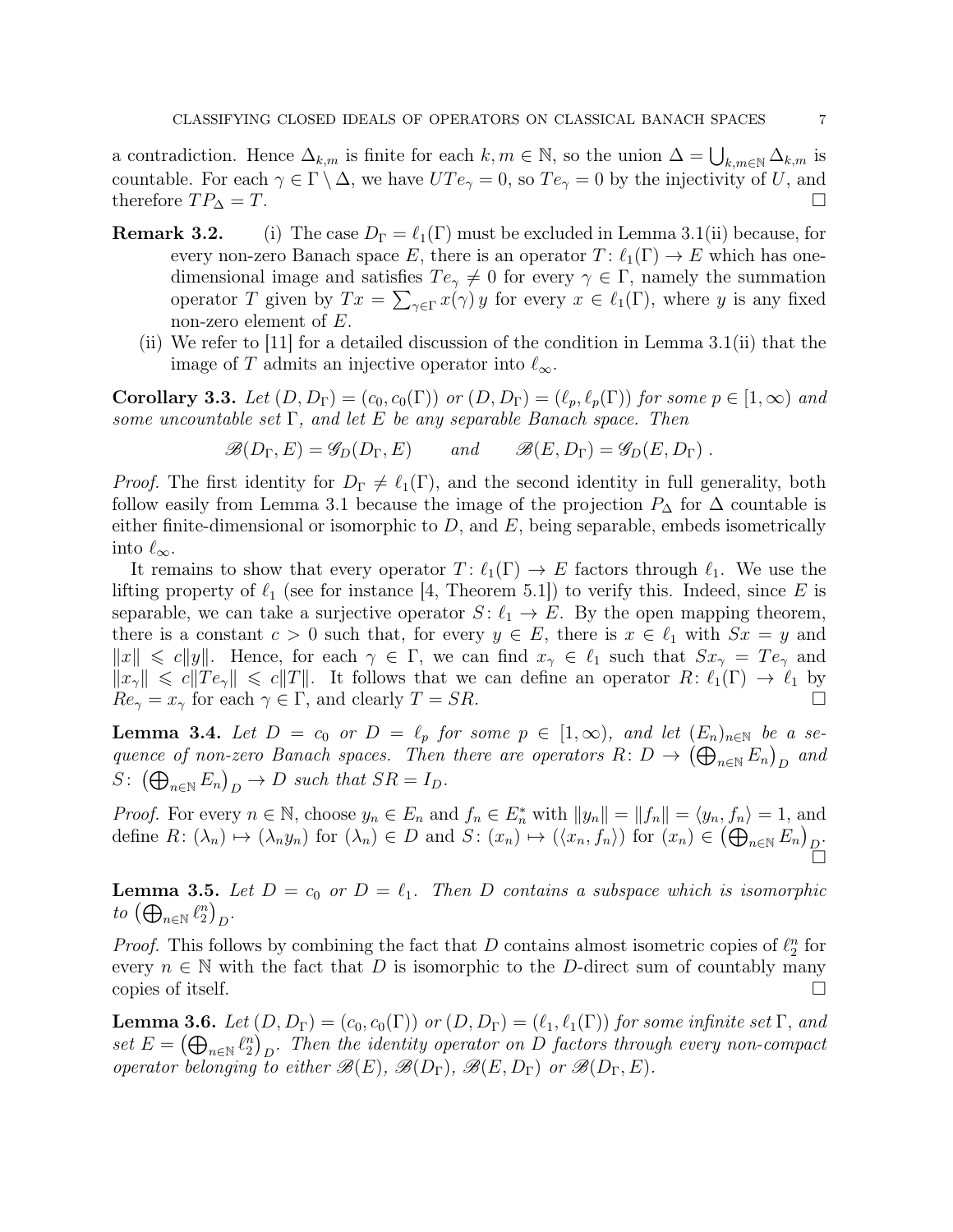<span id="page-7-1"></span>*Proof.* Let T be a non-compact operator. We examine each of the four cases separately:

- (i) If  $T \in \mathcal{B}(E)$ , then  $I_D$  factors through T by [\[19,](#page-9-7) Corollary 3.8 and Example 3.9].
- <span id="page-7-0"></span>(ii) For  $T \in \mathscr{B}(D_{\Gamma})$ , a careful examination of the proofs of [\[5,](#page-9-0) Proposition 4.3 and Theorems 6.2 and 7.3] shows that there are operators  $R, S \in \mathscr{B}(D_{\Gamma})$  such that  $STR = P_{\Delta}$  for some infinite subset  $\Delta$  of  $\Gamma$ . Choose an infinite sequence  $(\gamma_n)$ of distinct elements in  $\Delta$ , and define operators  $U: D \to D_{\Gamma}$  and  $V: D_{\Gamma} \to D$  by  $U(e_n) = e_{\gamma_n}$  and  $V(e_{\gamma_n}) = e_n$  for each  $n \in \mathbb{N}$ , and  $V(e_{\gamma}) = 0$  for  $\gamma \in \Gamma \setminus {\gamma_n : n \in \mathbb{N}}$ . Then we have  $VSTRU = I_D$ .
- (iii) For  $T \in \mathscr{B}(E, D_{\Gamma})$ , Lemma [3.1](#page-5-2)[\(i\)](#page-5-0) implies that  $T = P_{\Delta}T$  for some countable subset  $\Delta$  of Γ. Note that  $\Delta$  is infinite, as otherwise  $P_{\Delta}T$  would be compact. Enumerate  $\Delta$  as  $\{\gamma_n : n \in \mathbb{N}\}\$ . Then, defining the operators  $U: D \to D_{\Gamma}$  and  $V: D_{\Gamma} \to D$  as in case [\(ii\),](#page-7-0) we have  $UV = P_{\Delta}$ . Choose operators  $R: D \to E$ and  $S: E \to D$  as in Lemma [3.4,](#page-6-0) and observe that  $RVT$  is non-compact, as otherwise  $(US)(RVT) = P_\Delta T = T$  would be compact. Now the conclusion follows by applying case [\(i\)](#page-7-1) to the operator  $RVT \in \mathcal{B}(E)$ .
- (iv) Finally, suppose that  $T \in \mathscr{B}(D_{\Gamma}, E)$ . By Lemma [3.5](#page-6-1) and the fact that  $\Gamma$  is infinite, we can find an isomorphic embedding  $U \in \mathscr{B}(E, D_{\Gamma})$ . Then UT is non-compact, and the conclusion follows by applying case [\(ii\)](#page-7-0) to the operator  $UT \in \mathscr{B}(D_{\Gamma})$ .  $\Box$

**Remark 3.7.** Lemma [3.6](#page-6-2) is also true for  $(D, D_{\Gamma}) = (\ell_p, \ell_p(\Gamma))$  when  $1 < p < \infty$ . However,  $E = (\bigoplus \ell_2^n)_{\ell_p}$  is isomorphic to  $\ell_p$  in these cases, so only case [\(ii\)](#page-7-0) above would be non-trivial.

<span id="page-7-2"></span>Corollary 3.8. Let  $X = (\bigoplus_{n\in\mathbb{N}} \ell_2^n)_D \oplus D_{\Gamma}$ , where  $(D, D_{\Gamma}) = (c_0, c_0(\Gamma))$  or  $(D, D_{\Gamma}) =$  $(\ell_1, \ell_1(\Gamma))$  for some infinite set  $\Gamma$ , and let  $\mathscr I$  be an ideal of  $\mathscr B(X)$ . Then either  $\mathscr I \subseteq \mathscr K(X)$ or  $\mathscr{G}_D(X) \subseteq \mathscr{I}$ .

*Proof.* For notational convenience, write  $X = X_1 \oplus X_2$ , where  $X_1 = (\bigoplus_{n \in \mathbb{N}} \ell_2^n)_D$  and  $X_2 = D_\Gamma$ . Suppose that  $\mathscr{I} \nsubseteq \mathscr{K}(X)$ , and choose  $T \in \mathscr{I} \setminus \mathscr{K}(X)$ . Then [\(2.2\)](#page-3-0) shows that  $T_{i,j} \notin \mathcal{K}(X_j, X_i)$  for some  $i, j \in \{1, 2\}$ . Lemma [3.6](#page-6-2) implies that there are operators  $U: D \to X_j$  and  $V: X_i \to D$  such that  $VT_{i,j}U = I_D$ . Hence, for each  $S = R_2R_1 \in \mathscr{G}_D(X)$ , where  $R_1 \in \mathcal{B}(X, D)$  and  $R_2 \in \mathcal{B}(D, X)$ , we have

$$
S = R_2 V T_{i,j} U R_1 = (R_2 V Q_i) T (J_j U R_1) \in \mathcal{I}
$$

because  $\mathscr I$  is an ideal of  $\mathscr B(X)$ . This shows that  $\mathscr G_D(X) \subseteq \mathscr I$ , as desired.

For a Banach space  $X$ , define

 $\Xi(X) = \{ \mathscr{I} : \mathscr{I}$  is a closed ideal of  $\mathscr{B}(X)$  and  $\mathscr{I} \supseteq \mathscr{K}(X) \}$ ,

<span id="page-7-3"></span>and order  $\Xi(X)$  by inclusion. For a pair of Banach spaces  $X_1$  and  $X_2$ , we endow the set  $\Xi(X_1) \times \Xi(X_2)$  with the product order; that is,

$$
(\mathscr{I}_1,\mathscr{I}_2)\leqslant (\mathscr{J}_1,\mathscr{J}_2) \iff [\mathscr{I}_1\subseteq \mathscr{J}_1]\wedge [\mathscr{I}_2\subseteq \mathscr{J}_2]\ .
$$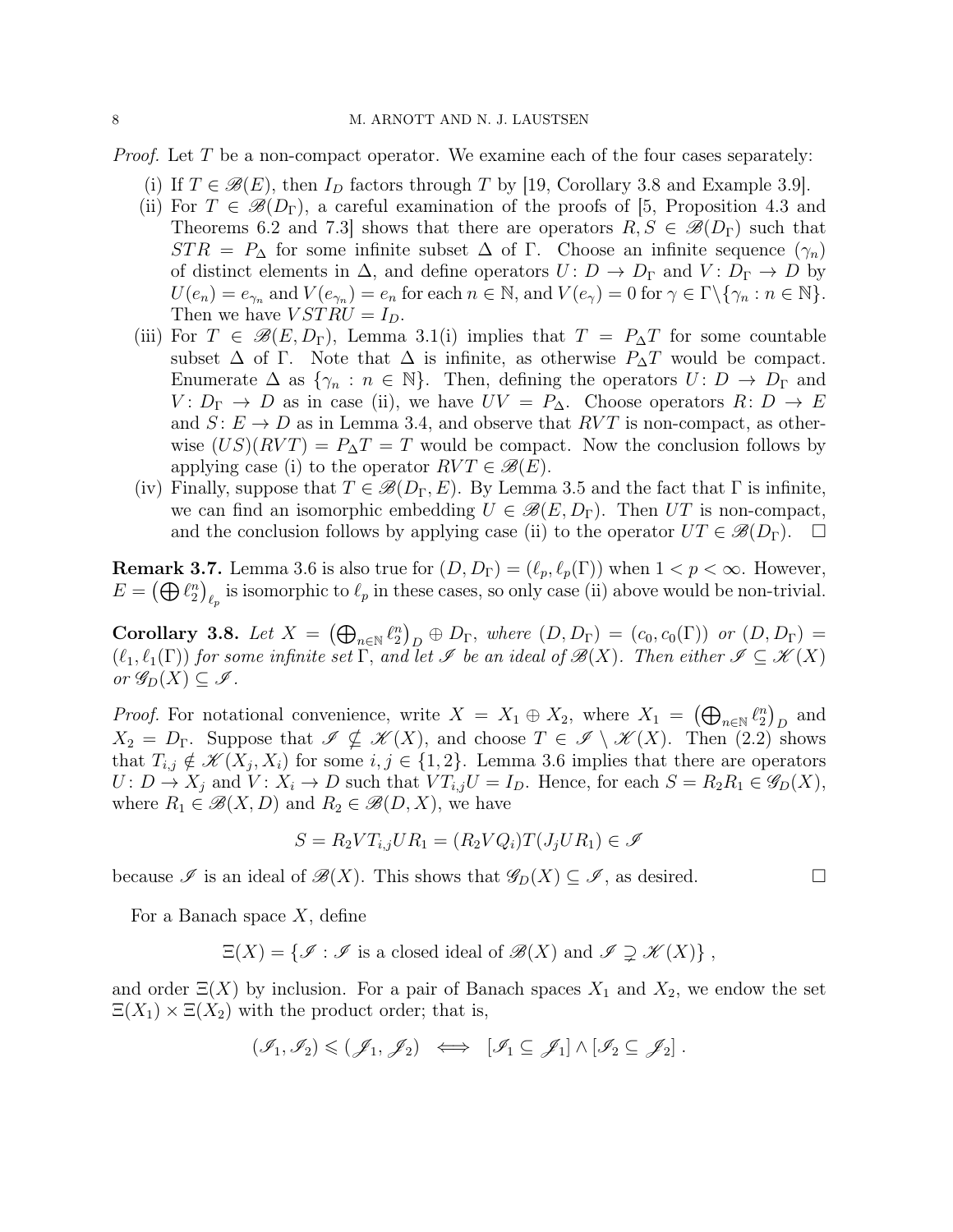**Proposition 3.9.** Let  $X = E \oplus D_{\Gamma}$ , where  $E = (\bigoplus_{n \in \mathbb{N}} \ell_2^n)_D$  and either  $(D, D_{\Gamma}) =$  $(c_0, c_0(\Gamma))$  or  $(D, D_{\Gamma}) = (\ell_1, \ell_1(\Gamma))$  for some infinite set  $\Gamma$ . The map

$$
\xi: \ \Xi(E) \times \Xi(D_{\Gamma}) \to \Xi(X) , \ (\mathscr{I}, \mathscr{J}) \mapsto \begin{pmatrix} \mathscr{I} & \mathscr{B}(D_{\Gamma}, E) \\ \mathscr{B}(E, D_{\Gamma}) & \mathscr{J} \end{pmatrix} ,
$$

is an order isomorphism.

*Proof.* Recall from Corollary [3.3](#page-6-3) that  $\mathscr{B}(E, D_{\Gamma}) = \mathscr{G}_D(E, D_{\Gamma})$  and  $\mathscr{B}(D_{\Gamma}, E) = \mathscr{G}_D(D_{\Gamma}, E)$ , and that  $\mathscr{G}_D(E) \subseteq \mathscr{I}$  and  $\mathscr{G}_D(D_\Gamma) \subseteq \mathscr{J}$  for every  $(\mathscr{I}, \mathscr{J}) \in \Xi(E) \times \Xi(D_\Gamma)$  by the ideal classifications [\(1.2\)](#page-1-1) and [\(1.1\)](#page-0-0), respectively. Using these facts, one can easily verify that  $\xi(\mathscr{I},\mathscr{J})$  is an ideal of  $\mathscr{B}(X)$  with  $\mathscr{K}(X) \subsetneq \xi(\mathscr{I},\mathscr{J})$ . Moreover,  $\xi(\mathscr{I},\mathscr{J})$  is closed by Lemma [2.1,](#page-4-3) so it belongs to  $\Xi(X)$ .

To see that  $\xi$  is surjective, let  $\mathscr{L} \in \Xi(X)$ . Lemma [2.1](#page-4-3) shows that

$$
\mathscr{L}=\begin{pmatrix}\mathscr{L}_{1,1}&\mathscr{L}_{1,2}\\\mathscr{L}_{2,1}&\mathscr{L}_{2,2}\end{pmatrix},
$$

where  $\mathscr{L}_{1,1}$  and  $\mathscr{L}_{2,2}$  are closed ideals of  $\mathscr{B}(E)$  and  $\mathscr{B}(D_{\Gamma})$ , respectively. Moreover, Corol-lary [3.8](#page-7-2) implies that  $\mathscr{G}_D(X) \subseteq \mathscr{L}$ , so by [\(2.2\)](#page-3-0), we have:

- $\mathscr{L}_{1,1} \supseteq \mathscr{G}_D(E)$ , so  $\mathscr{L}_{1,1} \in \Xi(E)$ ;
- $\mathscr{L}_{1,2} \supseteq \mathscr{G}_D(D_\Gamma,E) = \mathscr{B}(D_\Gamma,E)$ , so  $\mathscr{L}_{1,2} = \mathscr{B}(D_\Gamma,E)$ , and similarly  $\mathscr{L}_{2,1} =$  $\mathscr{B}(E, D_{\Gamma});$
- $\mathscr{L}_{2,2} \supseteq \mathscr{G}_D(D_\Gamma)$ , so  $\mathscr{L}_{2,2} \in \Xi(D_\Gamma)$ .

This verifies that  $\mathscr{L} = \xi(\mathscr{L}_{1,1}, \mathscr{L}_{2,2}).$ 

Finally, working straight from the definitions, we see that  $(\mathscr{I}_1, \mathscr{J}_1) \leq (\mathscr{I}_2, \mathscr{J}_2)$  if and only if  $\xi(\mathscr{I}_1,\mathscr{J}_1) \subseteq \xi(\mathscr{I}_2,\mathscr{J}_2)$  for  $(\mathscr{I}_1,\mathscr{J}_1),(\mathscr{I}_2,\mathscr{J}_2) \in \Xi(E) \times \Xi(D_\Gamma)$ . This shows first that  $\xi$  is injective and thus a bijection, and secondly that both  $\xi$  and its inverse are orderpreserving.

We can now prove Theorem [1.1](#page-1-0) easily.

*Proof of Theorem [1.1.](#page-1-0)* Both E and  $D_{\Gamma}$  have the approximation property, so the same is true for their direct sum X. Therefore  $\mathscr{K}(X)$  is the smallest non-zero closed ideal of  $\mathscr{B}(X)$ . Proposition [3.9](#page-7-3) shows that any other non-zero closed ideal  $\mathscr{L}$  of  $\mathscr{B}(X)$  has the form  $\mathscr{L} = \xi(\mathscr{I}, \mathscr{J})$  for unique closed ideals  $\mathscr{I} \in \Xi(E)$  and  $\mathscr{J} \in \Xi(D_{\Gamma})$ . By the ideal clas-sifications [\(1.2\)](#page-1-1) and [\(1.1\)](#page-0-0), either  $\mathscr{I} = \overline{\mathscr{G}_D}(E)$  or  $\mathscr{I} = \mathscr{B}(E)$ , while  $\mathscr{I} = \mathscr{K}_{\kappa}(D_{\Gamma})$  for a unique cardinal  $\aleph_1 \leqslant \kappa \leqslant \Gamma^+$ .

Suppose first that  $\mathscr{I} = \overline{\mathscr{G}_D}(E)$ . If  $\kappa = \aleph_1$ , then  $\mathscr{J} = \overline{\mathscr{G}_D}(D_\Gamma)$ , so  $\mathscr{L} = \overline{\mathscr{G}_D}(X)$ . Otherwise  $\kappa \geq \aleph_2$  and  $\mathscr{L} = \mathscr{J}_{\kappa}(X)$  in the notation of [\(1.3\)](#page-1-2).

Next, suppose that  $\mathscr{I} = \check{\mathscr{B}}(E)$ , which is equal to  $\mathscr{K}_{\kappa}(E)$  because E has density  $\aleph_0 < \kappa$ . Hence we have  $\mathscr{L} = \mathscr{K}_{\kappa}(X)$ . (Note that this is equal to  $\mathscr{B}(X)$  if  $\kappa = \Gamma^+$ .)

Ackonowledgements. We are grateful to Dr Tomasz Kania (Czech Academy of Sciences and Jagiellonian University) for his feedback on an earlier version of this manuscript.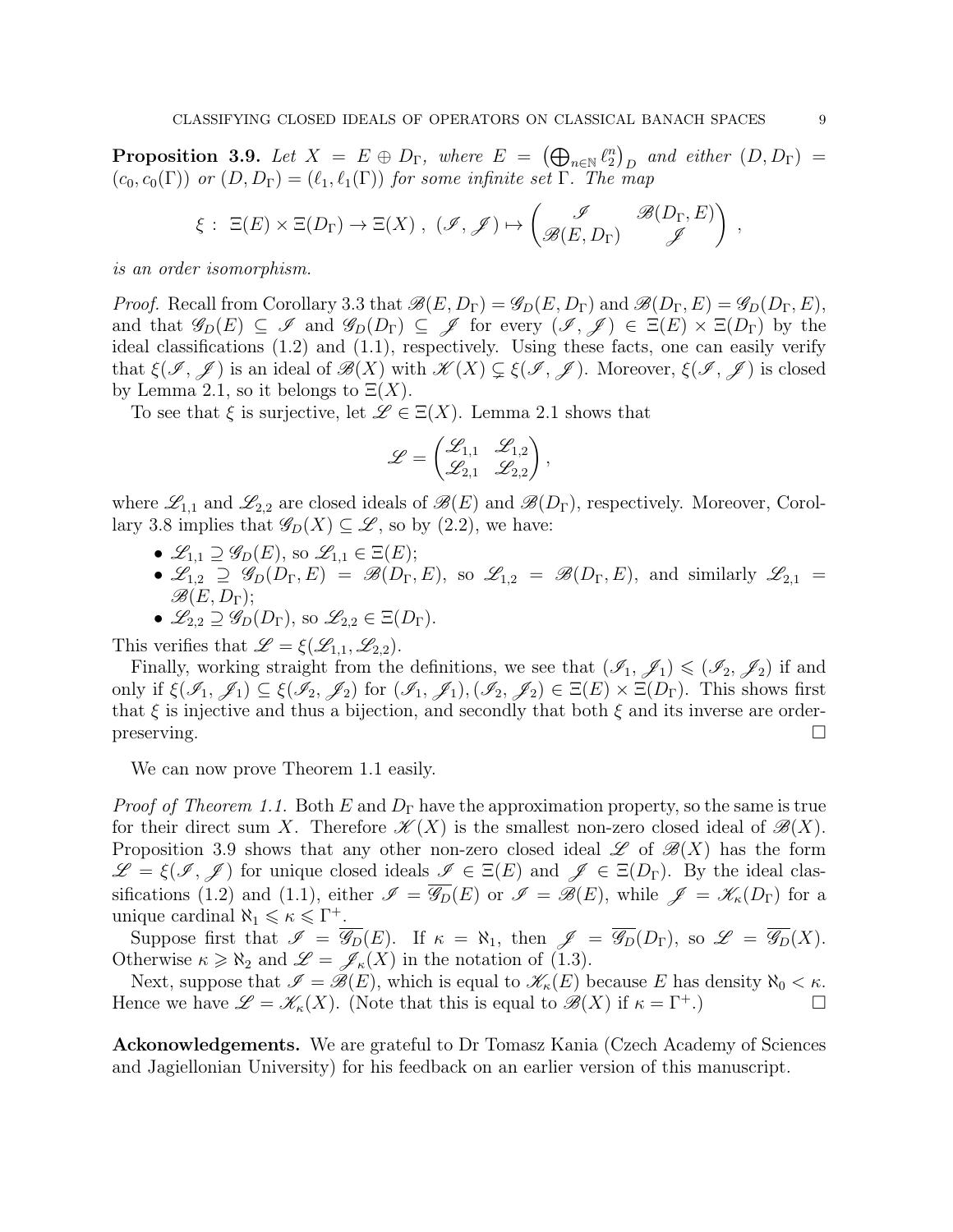#### **REFERENCES**

- <span id="page-9-9"></span>[1] S. A. Argyros and R. G. Haydon, A hereditarily indecomposable  $\mathscr{L}_{\infty}$ -space that solves the scalarplus-compact problem, Acta Math. 206 (2011), 1–54.
- <span id="page-9-20"></span>[2] K. Beanland, T. Kania and N. J. Laustsen, The lattices of closed operator ideals on the Tsirelson and Schreier spaces, J. Funct. Anal. 279 (2020), 108668.
- <span id="page-9-3"></span>[3] J. W. Calkin, Two-sided ideals and congruences in the ring of bounded operators in Hilbert space, Ann. of Math.  $42$  (1941), 839–873.
- <span id="page-9-24"></span>[4] M. Fabian, P. Habala, P. Hájek, V. Montesinos and V. Zizler, Banach Space Theory: The Basis for Linear and Nonlinear Analysis, Canadian Mathematical Society, 2011.
- <span id="page-9-0"></span>[5] M. Daws, Closed ideals in the Banach algebra of operators on classical non-separable spaces, Math. Proc. Cambridge Philos. Soc. 140 (2006), 317–332.
- <span id="page-9-16"></span>[6] D. Freeman, Th. Schlumprecht and A. Zsák, The cardinality of the sublattice of closed ideals of operators between certain classical sequence spaces, preprint available at arXiv:2006.02421.
- <span id="page-9-17"></span>[7] D. Freeman, Th. Schlumprecht and A. Zsák, The number of closed ideals of  $\mathcal{L}(\ell_p \oplus \ell_q)$ , preprint available at arXiv:2006.15415.
- <span id="page-9-4"></span>[8] I. C. Gohberg, A. S. Markus and I. A. Feldman, Normally solvable operators and ideals associated with them, Amer. Math. Soc. Translat. **61** (1967), 63–84, Russian original in Bul. Akad. Štiince RSS Moldoven 10 (76) (1960), 51–70.
- <span id="page-9-5"></span>[9] B. Gramsch, Eine Idealstruktur Banachscher Operatoralgebren, J. Reine Angew. Math. 225 (1967), 97–115.
- <span id="page-9-2"></span>[10] B. Horváth and T. Kania, Surjective homomorphisms from algebras of operators on long sequence spaces are automatically injective, Q. J. Math., https://doi.org/10.1093/qmath/haaa066
- <span id="page-9-23"></span>[11] W. B. Johnson and T. Kania, Embedding Banach spaces into the space of bounded functions with countable support, Math. Nachr. 292 (2019), 2028–2031.
- <span id="page-9-1"></span>[12] W. B. Johnson, T. Kania and G. Schechtman, Closed ideals of operators on and complemented subspaces of Banach spaces of functions with countable support, *Proc. Amer. Math. Soc.* 144 (2016), 4471–4485.
- <span id="page-9-18"></span>[13] W. B. Johnson, G. Pisier and G. Schechtman, Ideals in  $L(L_1)$ , *Math. Ann.* **376** (2020), 693–705.
- <span id="page-9-15"></span>[14] W. B. Johnson and G. Schechtman, The number of closed ideals in  $L(L_p)$ , preprint available at arXiv:2003.11414.
- <span id="page-9-12"></span>[15] T. Kania and T. Kochanek, The ideal of weakly compactly generated operators acting on a Banach space, *J. Operator Th.* **71** (2014), 455-477.
- <span id="page-9-11"></span>[16] T. Kania and N. J. Laustsen, Ideal structure of the algebra of bounded operators acting on a Banach space, Indiana Univ. Math. J. 66 (2017), 1019–1043.
- <span id="page-9-13"></span>[17] P. Koszmider, On decompositions of Banach spaces of continuous functions on Mrówka's spaces, Proc. Amer. Math. Soc. 133 (2005), 2137-2146.
- <span id="page-9-14"></span>[18] P. Koszmider and N. J. Laustsen, A Banach space induced by an almost disjoint family, admitting only few operators and decompositions, Adv. Math. 381 (2021), 107613.
- <span id="page-9-7"></span>[19] N. J. Laustsen, R. J. Loy and C. J. Read, The lattice of closed ideals in the Banach algebra of operators on certain Banach spaces, J. Funct. Anal. 214 (2004), 106–131.
- <span id="page-9-8"></span>[20] N. J. Laustsen, Th. Schlumprecht and A. Zsák, The lattice of closed ideals in the Banach algebra of operators on a certain dual Banach space, J. Operator Th. 56 (2006), 391–402.
- <span id="page-9-6"></span>[21] E. Luft, The two-sided closed ideals of the algebra of bounded linear operators of a Hilbert space, Czechoslovak Math. J. 18 (1968), 595–605.
- <span id="page-9-10"></span>[22] P. Motakis, D. Puglisi and D. Zisimopoulou, A hierarchy of separable commutative Calkin algebras, Indiana Univ. Math. J. 65 (2016), 39–67.
- <span id="page-9-19"></span>[23] A. Pełczyński, On the isomorphism of the spaces m and M, Bull. Acad. Pol. Sci. 6 (1958), 695–696.
- <span id="page-9-22"></span>[24] A. Pietsch, Operator ideals, North Holland, 1980.
- <span id="page-9-21"></span>[25] G. Sirotkin and B. Wallis, Sequence-singular operators, J. Math. Anal. Appl. 443 (2016), 1208–1219.